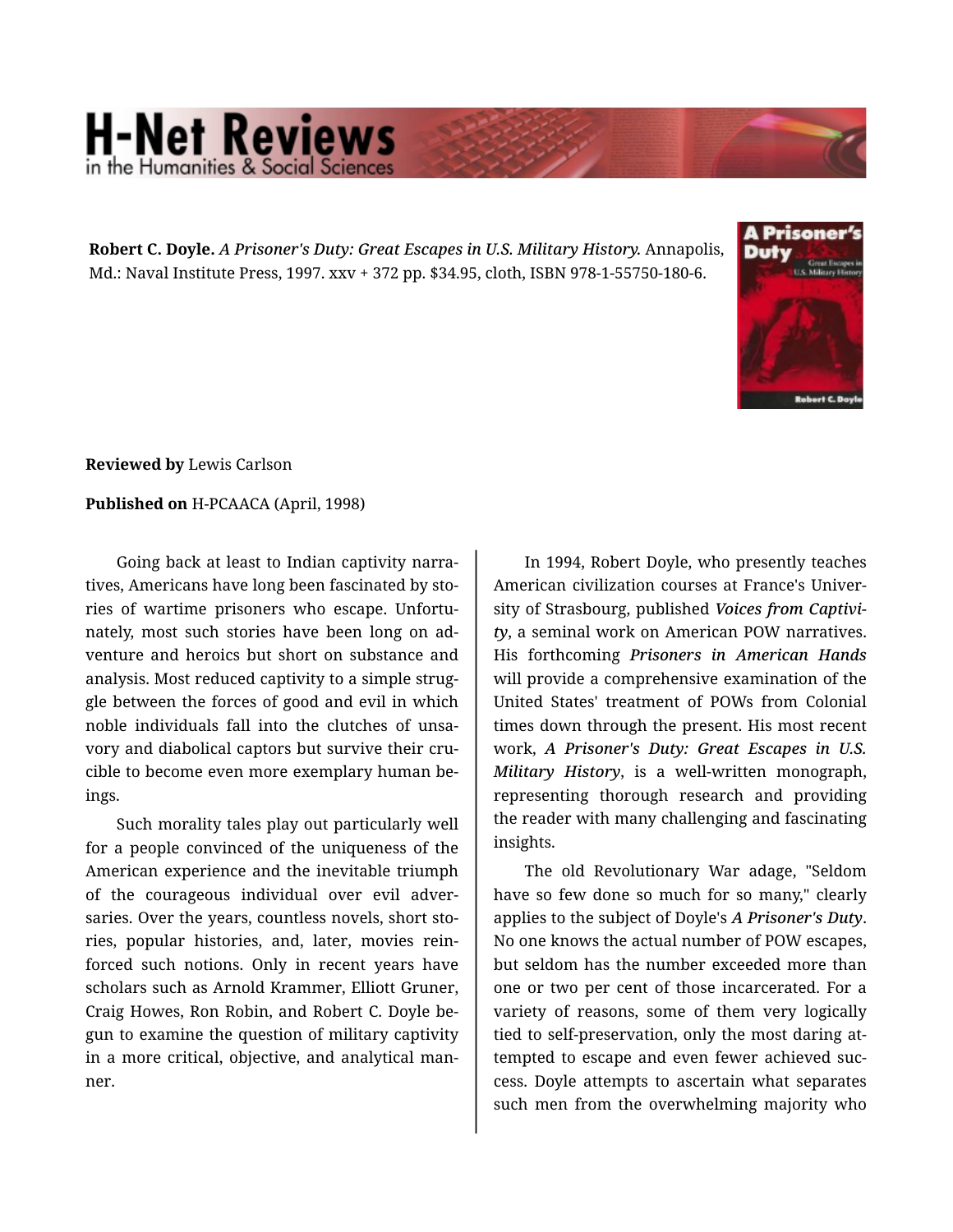chose to sit out their captivity: "Many Americans chose to remain in captivity for various reasons," writes Doyle. "Most, however, endured their hard‐ ships stoically; a few collaborated and decided to join their captors; some refused to break out even when given an opportunity, and some defied tremendous odds and escaped."

*A Prisoner's Duty* covers escapes from the earliest Indian wars to Somalia. In spite of his subtitle, "Great Escapes in U.S. Military History," Doyle also includes many civilian escapees, in‐ cluding Colonialists captured by Indians, slaves who fled their masters, wartime journalists, and hostages. Doyle lists the ten elements that charac‐ terize most escape stories: pre-capture circum‐ stances, the capture itself, dangerous long march‐ es or transfers, the prison landscape, the decision to escape, planning, the escape itself, adventures along the way, contact with friendly forces, and reflections on or bearing witness to the experi‐ ence. Little wonder novelists and Hollywood screenwriters love a good escape story, and there are a lot of them in this book.

After an introductory chapter and a remark‐ ably comprehensive treatment of three centuries of American escape literature, Doyle arranges his next nine chapters chronologically. After several "a-fate-worse-than-death" stories of early Indian encounters, Doyle examines the Revolutionary War and the War of 1812, two wars that make it clear that the British often treated their prisoners as harshly as did the Indians. A chapter on prison‐ ers taken during the Texas War for Independence and the Mexican War is filled with many tales of derring-do, all reflecting the unblushing Texas perspective. In another chapter, Doyle describes several noteworthy slave escapes, although the extraordinary take-over of the Amistad is not in‐ cluded. His chapter on the Civil War describes many escapes on both sides, including several lit‐ tle known accounts of slaves helping Yankee pris‐ oners escape back to their lines. World War I had its heroic escapes as did World War II, especially

in the European theater. Conditions were much worse in the camps controlled by the Japanese which, along with geography, greatly discouraged escapes. Doyle also includes a section on German prisoners who escaped from U.S. camps.

During the Korean War, Americans learned such terms as "Brainwashing" and "Turncoats," but Doyle's accounts of the many escape attempts make it clear these prisoners were no less coura‐ geous than their counterparts in earlier wars. Equally significant is Doyle's perceptive comment that "the lessons learned from Korean captivity implied that future hostilities in the Cold War would contain strong political issues for soldiers to come to terms with, from capture to repatria‐ tion." Americans learned about Vietnam War POWs primarily from the post-war memoirs of of‐ ficers who were incarcerated in Hanoi. However, there were no successful escapes from the Hanoi Hilton, although, as Doyle tells us, there were from jungle camps. Doyle, who himself served as a naval officer in Vietnam, writes that our longest war did heighten "America's concern for its mili‐ tary prisoners in enemy hands." Doyle follows with a chapter on civilian hostages. His counter argument is that incidents such as the Iranian hostages and the many kidnappings in the Middle East indicated that cultural wars had replaced the shooting variety. Doyle concludes with a chapter on prison raids to free POWs. In spite of two suc‐ cessful liberations in the Philippines at the end of World War II, the success of such raids occurred much more frequently in the movies than in reali‐ ty.

Doyle's *A Prisoner's Duty* is filled with provocative insights. Doyle rightly points out that "no one can determine beforehand who will or who will not become an escaper," although in our popular culture one can safely predict such he‐ roes from the opening page or scene. Simply put, escapees seldom looked or acted like their Holly‐ wood counterparts. Guilt was an important moti‐ vator for escapees who, if successful, could miti‐

2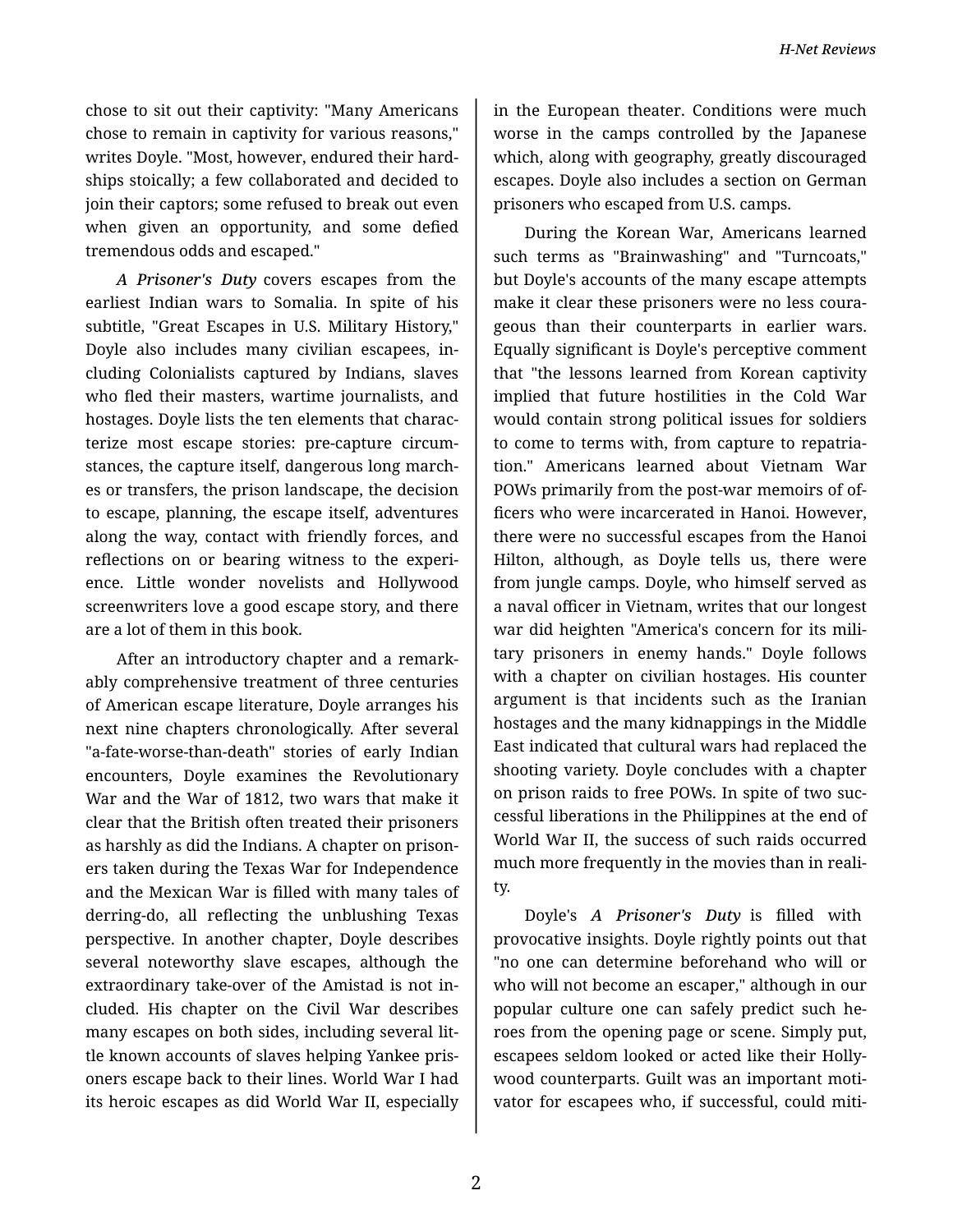gate the opprobrium of having been captured. Doyle's many escapees also contradict those who insist Americans are much less likely to attempt an escape than other nationalities, such as the British in World War II or our United Nations al‐ lies in the Korean War. Finally, Doyle suggests civilians sentenced to prison because of a crime against society suffer "the same sense of isolation from society as do POWs." Of course, as he points out, the reasons for incarceration were vastly dif‐ ferent.

Unfortunately, stories about daring escapes implicitly reflect adversely on those who choose to remain incarcerated. In truth, those staying put are not lesser human beings. An example Doyle himself introduces is David Westheimer, a former World War II POW who in 1964 wrote *Von Ryan's Express*, a novel, and later a movie, which like most POW stories, deals exclusively with escape. Doyle quotes Westheimer as saying, "Escape activ‐ ities went on constantly," but Westheimer's expla‐ nation why he himself thought it foolish to escape is more telling:

I'd have loved to escape if it were handed to me on a platter but when it came to planning one I found the obstacles daunting....I didn't know where I was except that it was deep in enemy territory with no underground to help me, it was too cold to exist for long in open country, I was in the wrong uniform, and my German would never fool anyone. Maybe most important, when I was picked up, as I certainly would be, I'd have lost all the food and clothing I'd accumulated so painstak‐ ingly over the long months.

Westheimer's rationale for refusing to escape makes perfect sense, but such thinking does not produce national heroes. In truth, planning es‐ capes was good therapy, but the actual escape was fraught with failure, danger, and possible recrimi‐ nations against both the escaper and those left be‐ hind. Doyle, however, convincingly counters such thinking: "One perceptive truth overrides all oth‐ er factors: rightly or wrongly, overcoming the fear

of death and conquering the uncertainty of prison life proved to be the most significant virtues of the committed escaper."

This review is copyrighted (c) 1998 by H-Net and the Popular Culture and the American Cul‐ ture Associations. It may be reproduced electroni‐ cally for educational or scholarly use. The Associ‐ ations reserve print rights and permissions. (Con‐ tact: P.C.Rollins at the following electronic ad‐ dress: Rollinspc@aol.com)